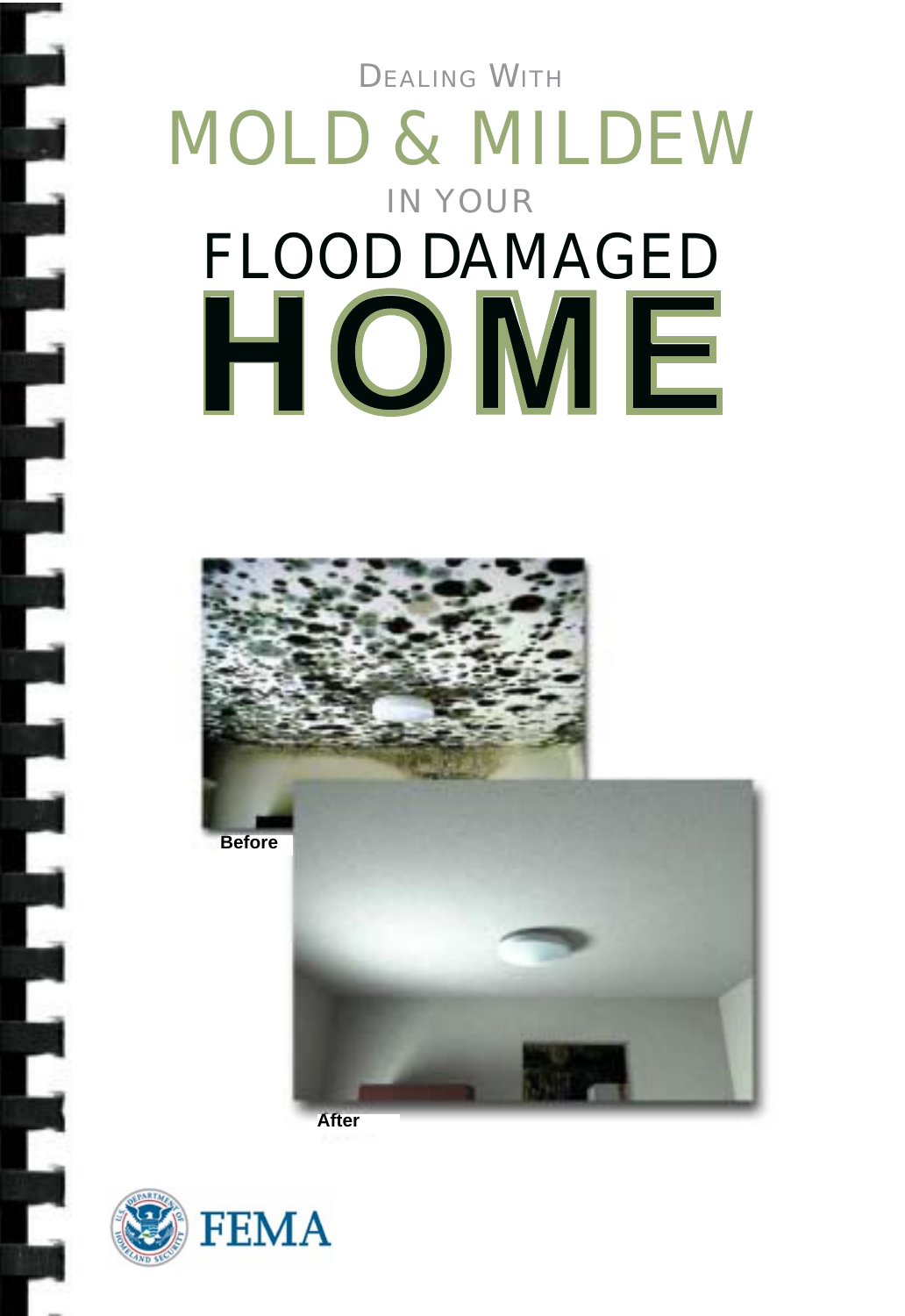# **THE PROBLEM WITH MOLD**

Mildew and molds are fungi - simple microscopic organisms that thrive anywhere there is a moist environment. Molds are a necessary part of the environment; without them, leaves would not decay and aspects of soil enrichment could not take place. It is their ability to destroy organic materials, however, that makes mold a problem for people - in our homes and in our bodies.

Mildew (mold in early stage) and molds grow on wood products, ceiling tiles, cardboard, wallpaper, carpets, drywall, fabric, plants, foods, insulation, decaying leaves and other organic materials.

Mold growths, or colonies, can start to grow on a damp surface within 24 to 48 hours. They reproduce by spores - tiny, lightweight "seeds" that travel through the air. Molds digest organic material, eventually destroying the material they grow on, and then spread to destroy adjacent organic material. In addition to the damage molds can cause in your home, they can also cause mild to severe health problems. See the HEALTH section to check for possible moldrelated health problems.

## **MOLD IN YOUR HOME?**

If your home has **water damage** due to -

- flooding,
- sewage back-up from flooding in the area,
- plumbing or roof leaks,
- damp basement or crawl space,
- overflows from sinks or bathtub, or
- high humidity: steam cooking, dryer vents, humidifiers,

**mildew and mold will develop** within 24-48 hours of water exposure. Even worse, it will continue to grow until steps are taken to eliminate the source of moisture, and effectively deal with the mold problem.

Use the diagram on the facing page to assess the extent of mold in your home. Then refer to the SOLUTION section for steps you need to take to remedy the problem. Also refer to the PREVENTION section for tips on keeping mold out of your home in the future.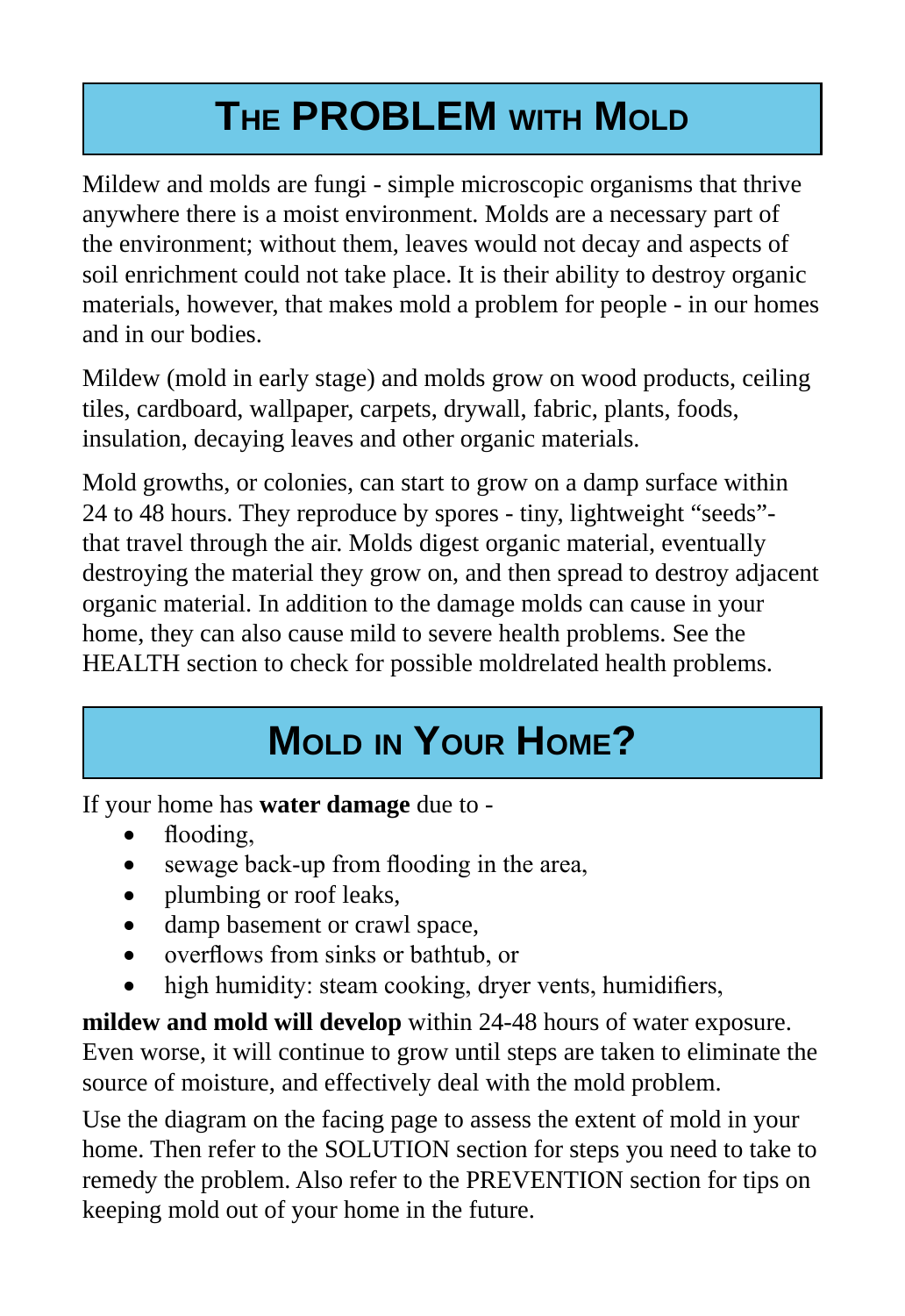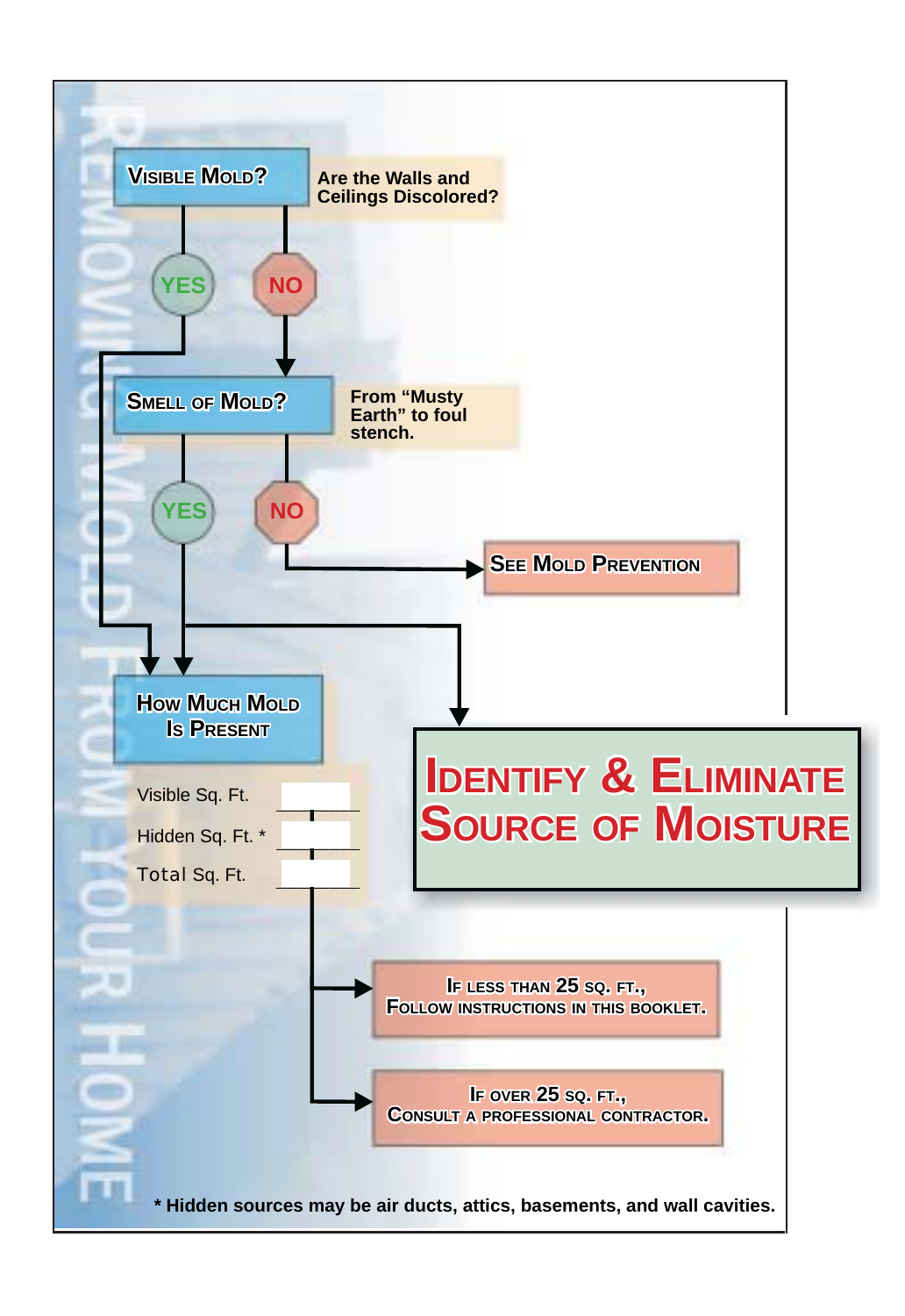# **SOLUTIONS TO MOLD PROBLEMS**

#### **MaTeRiaLS YOu wiLL need**

**Gloves** (latex, rubber) **Mask** (painter's or respirator) **Buckets Trash bags Scrub brush Wet-Dry shop vacuum Broom, mop Sponges, rags** 

**Non-ammonia detergent, soap or commercial cleaner** (phenolic or pine-oil based)

**Disinfectant Chlorine bleach** – a 10% solution  $= 11/4$  Cup bleach to a gallon water

#### **DRY OUT A WATER OR MOLD DAMAGED HOUSE**

**T**urn off main power if wiring is wet or moldy. Have electrician check the house's electrical system before turning power on again.

**O**pen the house to fresh air when the humidity is lower outside than inside. **U**se fans and dehumidifiers to remove excess moisture unless mold has already started to grow (fans may spread existing mold).

**U**se the furnace only if the ducts have not been inundated (any forced air central heating ducts that have come in contact with water or mold should be professionally checked).

**R**emove all wet items such as furniture, rugs, bedding, toys, and carpeting. *Discard soaked or moldy carpeting!* Clean and disinfect other items .

**D**iscard all possibly contaminated food products - anything not in a water tight container.

**I**nterior walls and Ceilings: Remove all wet or contaminated porous materials such as ceiling tiles, drywall, wood by-products.

If wallboard is soaked, remove to a foot above

the water mark and discard. Drain walls

by removing baseboard and drilling holes near floor. Dry panel-type wall by pulling the bottom edge out from studs. Check interior of the wall for hidden mold.

#### **F**loors and Exterior walls: *Remove all wet insulation.*

Discard all but rigid insulation, which can be reinstalled after disinfecting and drying.

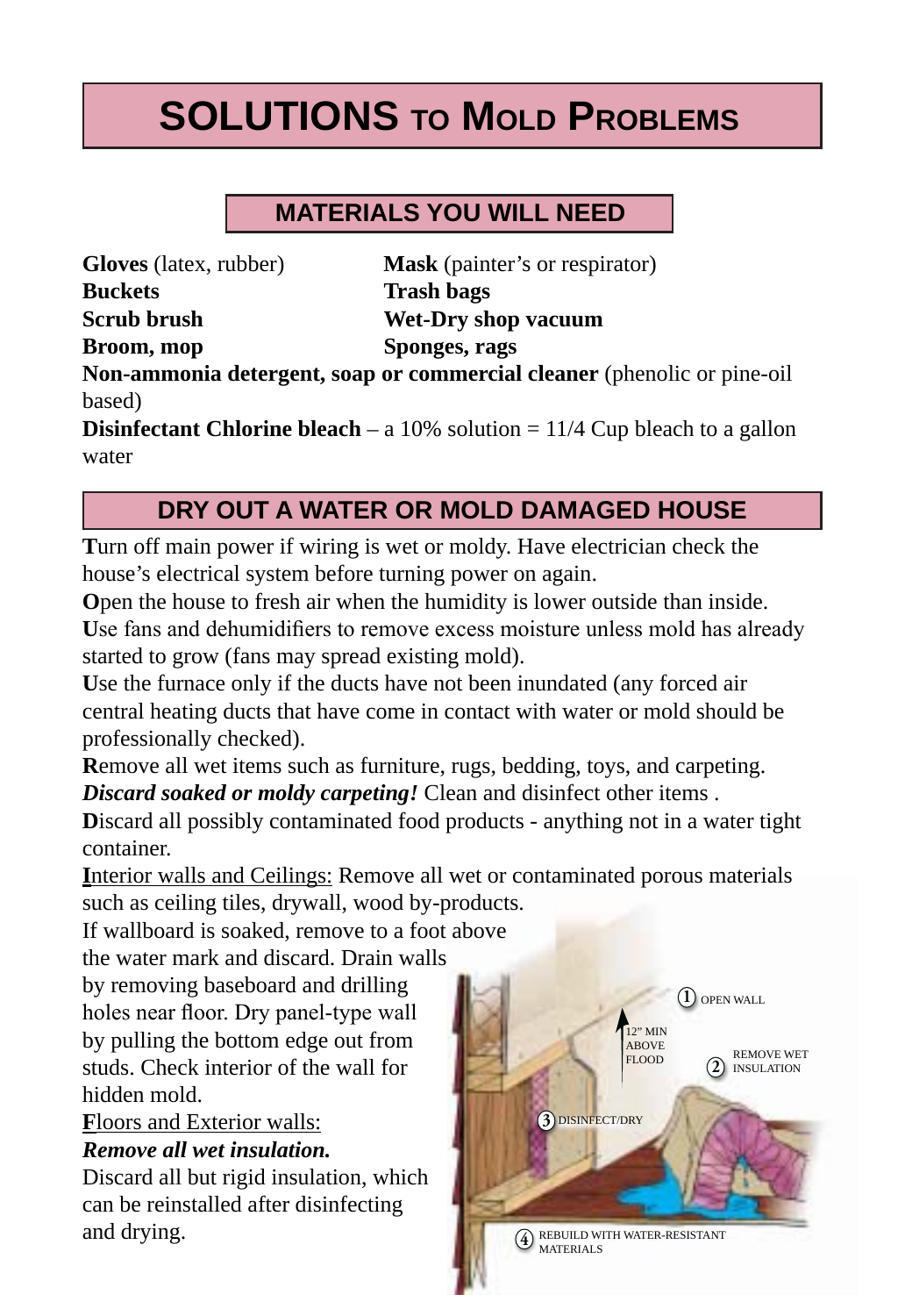#### **cLeaninG and diSinfecTinG**

#### **Before you begin -**

**M**ake sure the working area is well ventilated.

**W**ear gloves, mask, and protect eyes.

**I**f mold is present, clean a small test patch. If you feel your health is adversely affected, consider hiring a professional to carry out the work.

**D**isinfectants are intended to be applied to already cleaned materials.

**H**ard surfaces: Wash items such as metal, glass, solid wood, plastic, and other non-porous materials with a non-ammonia detergent and hot water.

Use a stiff brush on rough surface materials such as concrete.

 Use a Wet-Dry shop vacuum to remove water and clean items such as studs or exposed wood framing.

**D**isinfect all cleaned surfaces with a 10% bleach solution. Let the solution stay on the surface for at least 10 minutes before rinsing with clear water or allowing to dry.

**P**orous materials: This includes upholstered furniture, rugs, bedding, clothing, curtains, books and papers, and furniture made of pressed particle materials. Deciding whether or not to keep contaminated item? Remember, when in doubt, throw it out. If an item has been wet for less than 48 hours, it may be able to be cleaned, disinfected with a phenolic or pine-oil cleaner. It should then be completely dried and monitored for several days for any fungal growth and odors– if any mold develops, discard the item.

**Allow the wet or contaminated area to dry completely (usually two to three days) before beginning to rebuild, replace or return items. See MOLD PREVENTION section for tips on rebuilding, replacing.** 

#### **SOME GENERAL CAUTIONS**

- Exercise caution in cleaning and disinfecting molds because they release mold spores when disturbed.
- Never mix bleach with ammonia; fumes from the combination are toxic.
- When discarding items that are mold contaminated, use extreme caution, or hire a professional.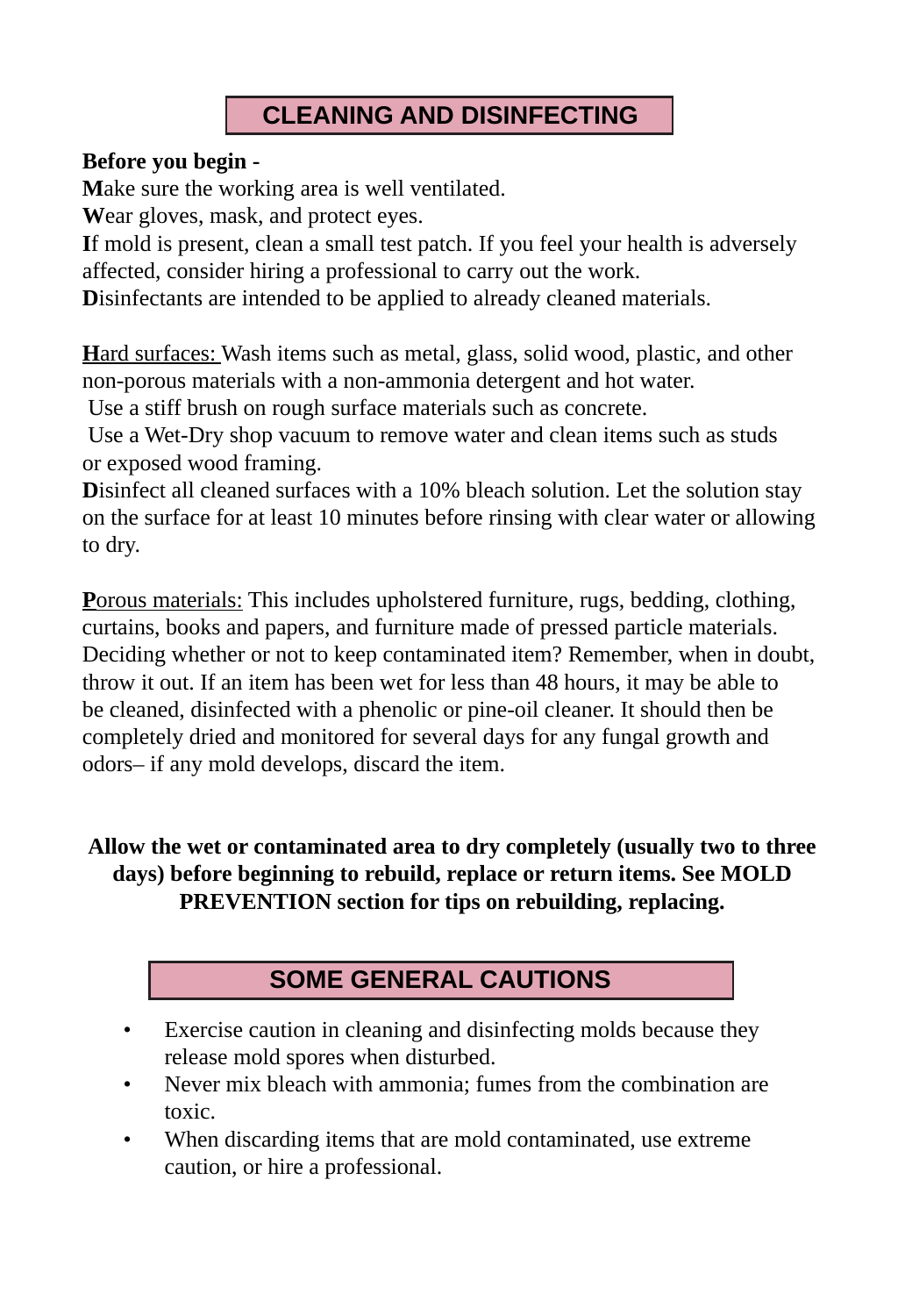# **ADVERSE HEALTH PROBLEMS**

We are all exposed to many kinds of mold both inside and outside the house.The exposure is greater in damp or wet conditions, especially when timely drying out does not have a chance to occur.

Of the thousands of molds that exist, some are known allergens (aggravating or causing skin, eye, and respiratory problems), and a few molds produce harmful mycotoxins that can cause serious problems. But all molds, in the right conditions and high enough concentrations, are capable of adversely affecting human health.

The potential for health problems occurs when people inhale large quantities of the airborne mold spores. For some people, however, a relatively small number of mold spores can cause health problems. Infants, children, immunecompromised patients, pregnant women, individuals with existing respiratory conditions, and the elderly are at higher risks for adverse health effects from mold.

Typical symptoms reported from mold exposure include:

**Respiratory problems -** wheezing, asthma attacks, etc **Nasal and sinus congestion or dry, hacking cough Eye irritation -** burning, watery, redness **Nose or throat irritation -** sneezing fits, bloody noses **Skin irritations -** rashes or hives **Nervous system -** headaches, memory loss, mood changes **Aches and pains** 

The more serious health problems have been associated with the toxic black mold, *Stachybotrys atra*. The mold is greenish-black and slimy, resembling tar or black paint. Stachybotrys typically grows only on repeatedly wetted materials that contain cellulose - from paper to ceiling tiles, and any kind of wood. In most cases, this mold can be removed by a thorough cleaning with a 10% bleach solution. Severe mold infestations may require the assistance of a professional with experience in dealing with Stachybotrys.

If mold exposure is unavoidable, sensitive people should wear tightfitting masks or respirators.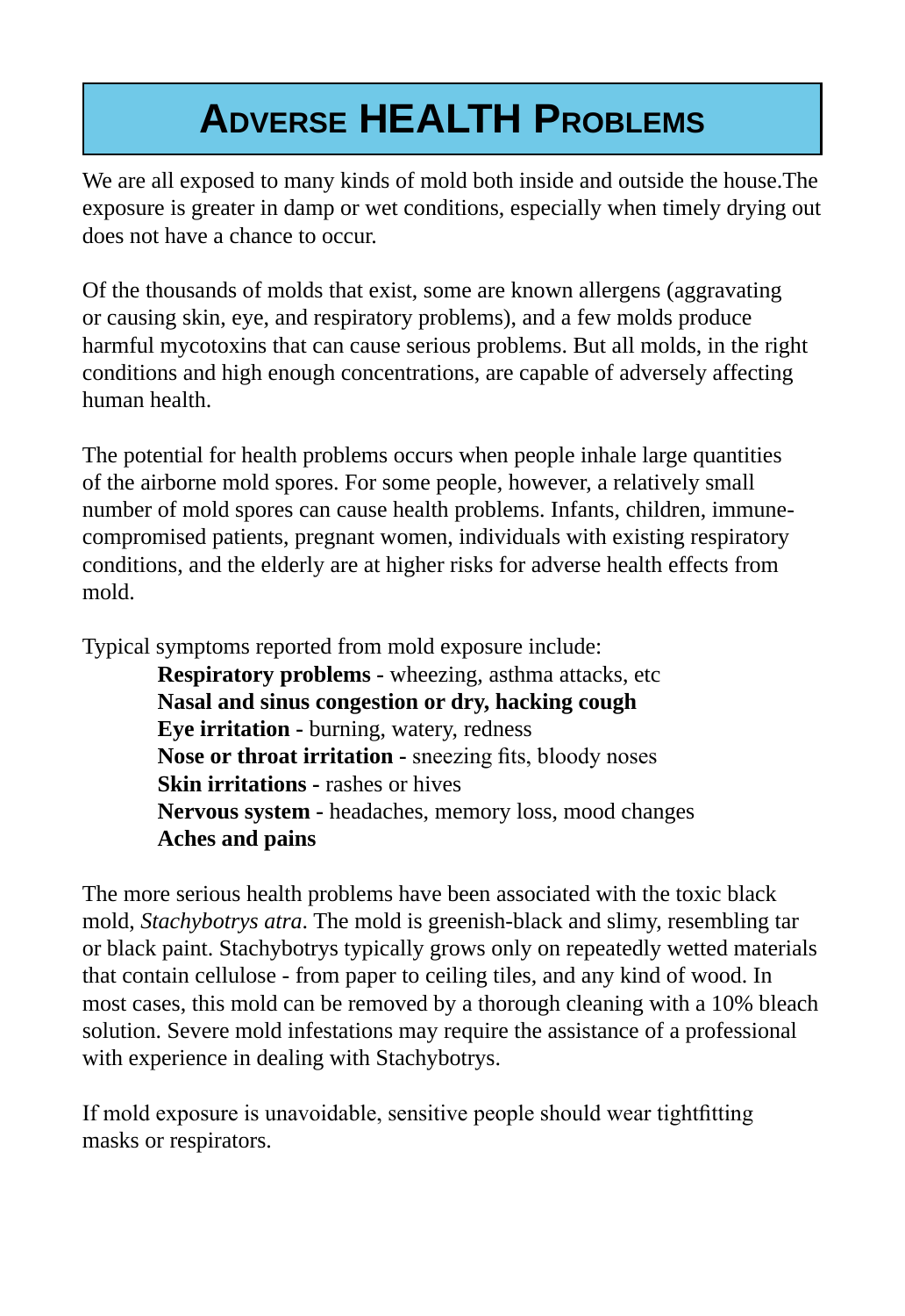# **MOLd PReVenTiOn**

There is no practical way for you to eliminate all of the molds and mold spores in the indoor environment. But there are many ways to help control moisture and mold growth in your home. Here is a partial list:

#### **Stop the water**

- Fix leaks in pipes, and any damp areas around tubs and sinks, so that biological pollutants don't have growing environments.
- Rebuild, or retrofit, with water-resistant building materials such as tiles, stone, deep-sealed concrete, galvanized or stainless steel hardware, indoor/ outdoor carpeting, waterproof wallboard, waterresistant glues, and so on.
- Prevent seepage of water from outdoors into your house. Rain water from gutters or the roof needs to drain away from the house. Ground around the house needs to slope away to keep basement and crawlspace dry.
- Cover dirt in crawlspaces with plastic to prevent moisture from coming from the ground. Ventilate the area as much as possible.

#### **Keep it clean**

- Clean fabrics often and keep them dry. Soil promotes mildew growth. Store clean fabric items in well ventilated areas.
- Consider having air ducts cleaned if you suspect mold exists on the duct's inside surface, or if duct insulation has been wet.

#### **Keep it dry**

- Reduce the moisture in the air with dehumidifiers, fans, and open windows or air conditioners, especially in hot weather. Do NOT use fans if mold may already exist.
- Try to keep the humidity in your home below 40%.
- In moisture prone areas, choose carpets of man-made fibers.
- Reduce potential for condensation on cold surfaces by insulating.

#### **Disinfect it**

• Routinely check potential problem spots (eg. Bathroom, laundry, mechanical room, etc) for moldy odors, and disinfect often with a 10% solution of bleach – 11/4-11/2 cup bleach to a gallon water, or with a commercial disinfectant.